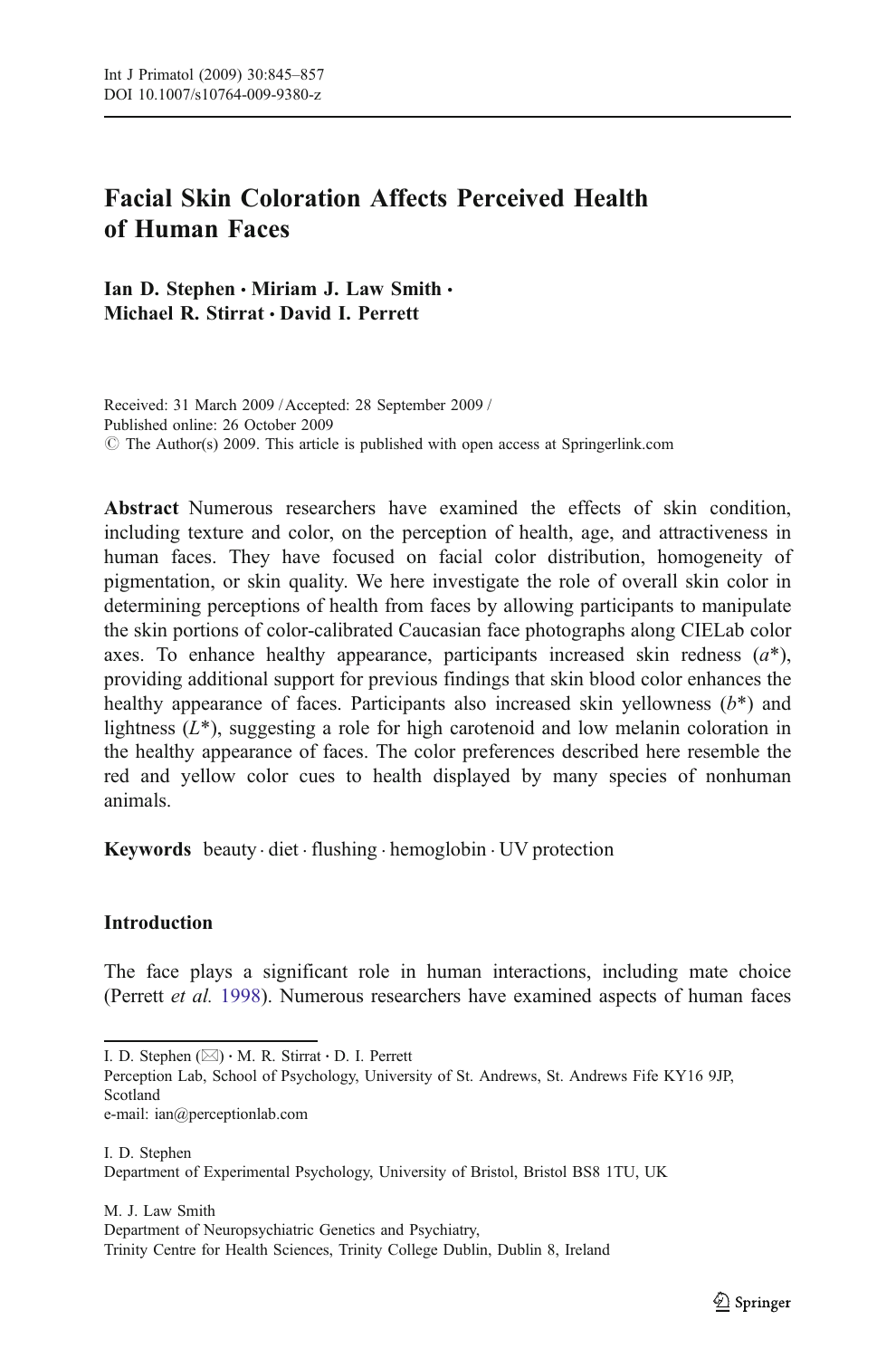that affect perceptions of health, attractiveness, and age, usually focusing on facial shape (Perrett *et al.* [1999;](#page-11-0) Rhodes *et al.* [1999\)](#page-12-0). However, more recently, several studies have focused on the contributions of skin color and texture to apparent facial health and attractiveness (Fink et al. [2001](#page-11-0), [2006](#page-11-0); Jones et al. [2004](#page-11-0); Matts et al.  $2007$ ; Stephen *et al.* [2009](#page-12-0)). Here, we expand this approach by examining the effects of overall skin color on the appearance of health in human faces while controlling experimentally for texture and shape effects.

Previous researchers have shown that the homogeneity and distribution of skin color across the face contributes to perceptions of health, age, and attractiveness of human faces (Fink et al. [2001,](#page-11-0) [2006](#page-11-0); Matts et al. [2007\)](#page-11-0). Fink et al. ([2001](#page-11-0)) found that ratings of facial attractiveness correlated with measures of skin color homogeneity, such that more homogeneous skin color distribution was more attractive. More homogeneous chromophore (melanin and hemoglobin) distribution across the skin also correlates positively with ratings of health, attractiveness, and youthfulness (Matts et al. [2007\)](#page-11-0), while the facial color distribution of younger women is perceived as younger, healthier, and more attractive than that of older women (Fink et al. [2006\)](#page-11-0). Further, increased contrast between the luminance of the facial features and the rest of the facial skin has been shown to enhance the attractiveness and femininity of female faces, and to reduce the attractiveness and masculinity of male faces (Russell [2003\)](#page-12-0). However, it is not only color distribution that plays a role in indicating facial health. Jones et al. [\(2004](#page-11-0)) found that health ratings of skin patches taken from face photographs correlated with ratings of attractiveness of the whole faces, suggesting that skin color and texture themselves contribute to the attractiveness of faces independently of shape, and when color distribution across the whole face cannot be viewed.

Though these studies clearly indicate a role for facial color, they have all either treated the color and texture of skin together, without assessing color effects that are independent of texture effects, or dealt with color distribution, and none has made use of color-calibration techniques (Hong *et al.* [2001](#page-11-0)). Recently, we have begun to investigate the role of overall facial skin color in determining the perception of health from faces via the CIELab color space (Stephen et al. [2009\)](#page-12-0).

The CIELab color system is commonly used in human perceptual work, modeled on the human visual system, and designed to be perceptually uniform, with a change of 1 unit appearing to be of approximately the same magnitude regardless of the dimension of the change (Martinkauppi [2002\)](#page-11-0). Here, we use the color manipulation techniques and experimental paradigm established by Stephen et al. ([2009\)](#page-12-0) to investigate the effect of overall skin color on the apparent health of human faces. Single-axis transforms allowed participants to manipulate the skin portions of color-calibrated facial photographs along the 3 CIELab component axes:  $L^*$  (light-dark),  $a^*$  (red-green), and  $b^*$  (yellow-blue), separately to optimize apparent health. CIELab  $a^*$  values are affected primarily by blood in human skin (Edwards and Duntley [1939](#page-11-0)), and only single-axis transforms were undertaken in the  $a^*$  dimension. The  $b^*$  component of skin color is substantially influenced by 2 pigments, carotenoids and melanin, but these pigments have different influences on the  $L^*$  component (Edwards and Duntley [1939;](#page-11-0) Stamatas et al. [2004\)](#page-12-0), so for  $L^*$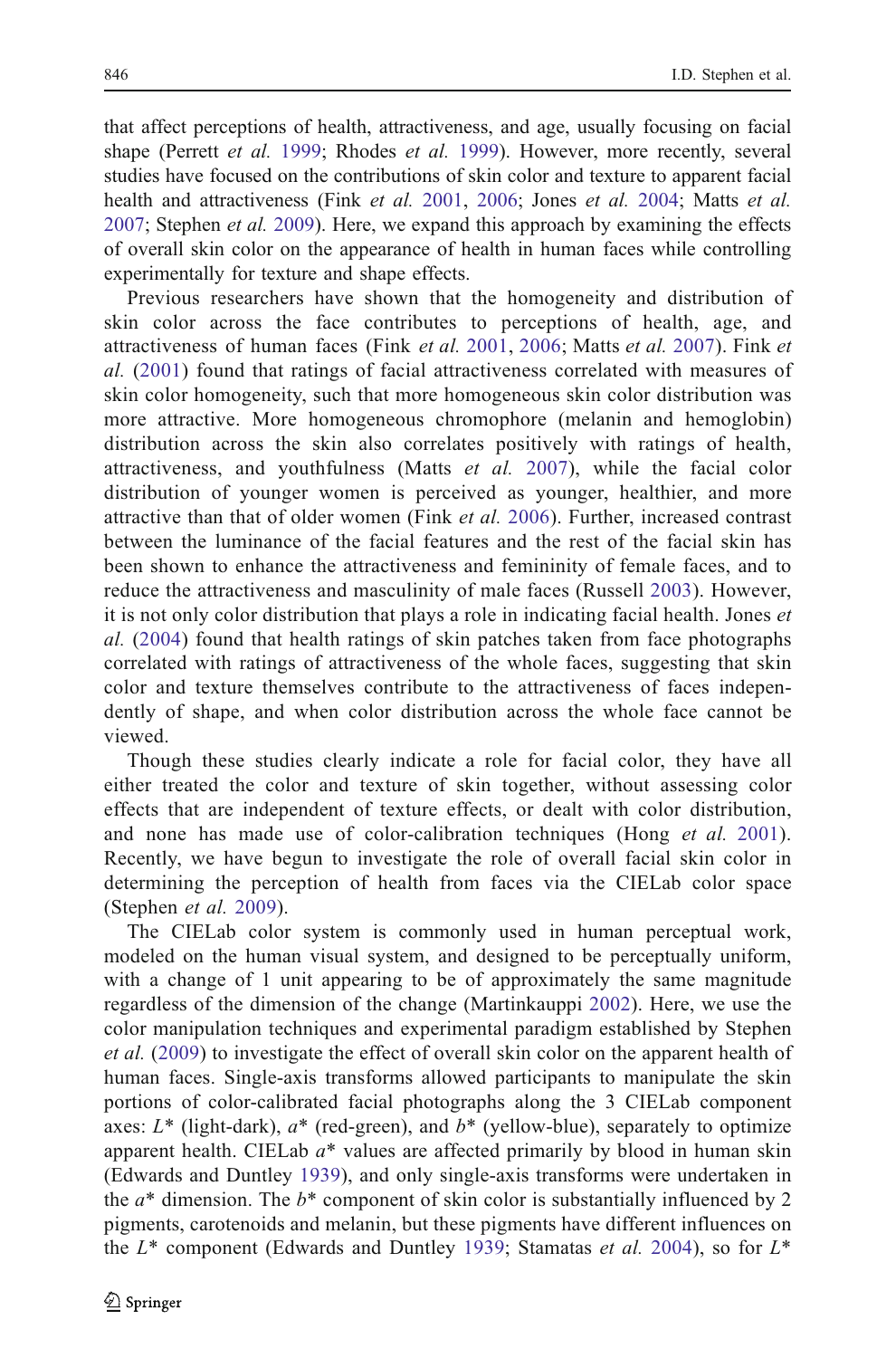and  $b^*$  we undertook both single-axis and 2-dimensional trials, in which we allowed participants to manipulate faces along  $L^*$  and  $b^*$  axes simultaneously. To investigate contrast in our study of color images, we investigated the difference between color changes applied when lip color remained constant or was manipulated along with the facial skin.

Increased skin vascularization increases skin  $a^*$  and is associated with increased physical fitness in humans (Johnson [1998](#page-11-0)) and increased estrogen levels in women (Charkoudian et al. [1999;](#page-10-0) Thornton [2002\)](#page-12-0), but is impaired in patients with type 2 diabetes (Charkoudian [2003](#page-10-0)) and hypertension (Panza et al. [1990\)](#page-11-0). Increased blood oxygenation, associated with increased aerobic fitness (Armstrong and Welsman [2001\)](#page-10-0), increases blood redness. Skin blood deoxygenation is associated with cardiac and respiratory illness, and causes a dull, blue tint to the skin (Ponsonby *et al.* [1997\)](#page-11-0). Previous perceptual work has shown that increased skin blood perfusion and oxygenation coloration enhance the healthy appearance of human faces (Stephen et al. [2009](#page-12-0)). Similar phenomena appear to exist in nonhuman primate species, with redness reflecting aspects of underlying physiology. Increased facial skin redness, due to increased skin blood perfusion, has been linked to increased testosterone in male rhesus macaques (Rhodes *et al.* [1997\)](#page-12-0), and increased estrogen levels and fertility have been linked with increased redness of anogenital skin in female rhesus macaques (Czaja et al. [1977](#page-10-0); Dixson [1983](#page-10-0)). Both of the reddened areas attract preferential visual attention from the opposite sex (Waitt et al. [2003](#page-12-0), [2006](#page-12-0)). Facial redness is also associated with higher testosterone levels and dominance rank in male mandrills (Setchell and Dixson [2001\)](#page-12-0) and reproductive status in female mandrills (Setchell *et al.* [2006\)](#page-12-0); female mandrills prefer to mate with brightly colored males (Setchell [2005](#page-12-0)). Facial redness in male mandrills may therefore be an honest signal, demonstrating the bearer's ability to bear the burden of the immune suppression caused by increased testosterone levels (Folstad and Karter [1992;](#page-11-0) *cf.* Setchell *et al.* [2009](#page-12-0)). We predict that increased skin redness will enhance the healthy appearance of human faces, due to its association with increased blood perfusion and oxygenation.

CIELab  $b^*$  values are affected primarily by melanin and carotenoids in human skin (Edwards and Duntley [1939](#page-11-0); Stamatas et al. [2004\)](#page-12-0). Carotenoids are obtained from consumption of fruits and vegetables (Alaluf et al. [2002\)](#page-10-0), and dietary supplementation causes skin yellowing (Stahl et al. [1998](#page-12-0)). Carotenoid supplementation is associated with improved development of the immune system in human children (Alexander *et al.* [1985\)](#page-10-0), whereas individuals infected with HIV and malaria have reduced carotenoid levels (Friis et al. [2001](#page-11-0)). Carotenoid levels may also affect spermatogenesis in boars (Chew [1993](#page-10-0)), and women who failed to conceive during in vitro fertilization had unusually fluctuating carotenoid levels in their follicular fluid (Schweigert et al. [2003\)](#page-12-0). Brightly colored carotenoid-based ornaments are displayed by many bird and fish species, the size and brightness of which reflect aspects of health and condition. Male greenfinches with brighter yellow breast feathers showed stronger humoral immune responses to a novel antigen (Saks *et al.* [2003\)](#page-12-0). Male and female yellow-eyed penguins with more saturated yellow eye ornamentation produced more offspring per season (Massaro et al. [2003\)](#page-11-0). Researchers have demonstrated mate choice based on the brightness of carotenoid ornaments in greenfinches (Eley [1991](#page-11-0)), yellow-eyed penguins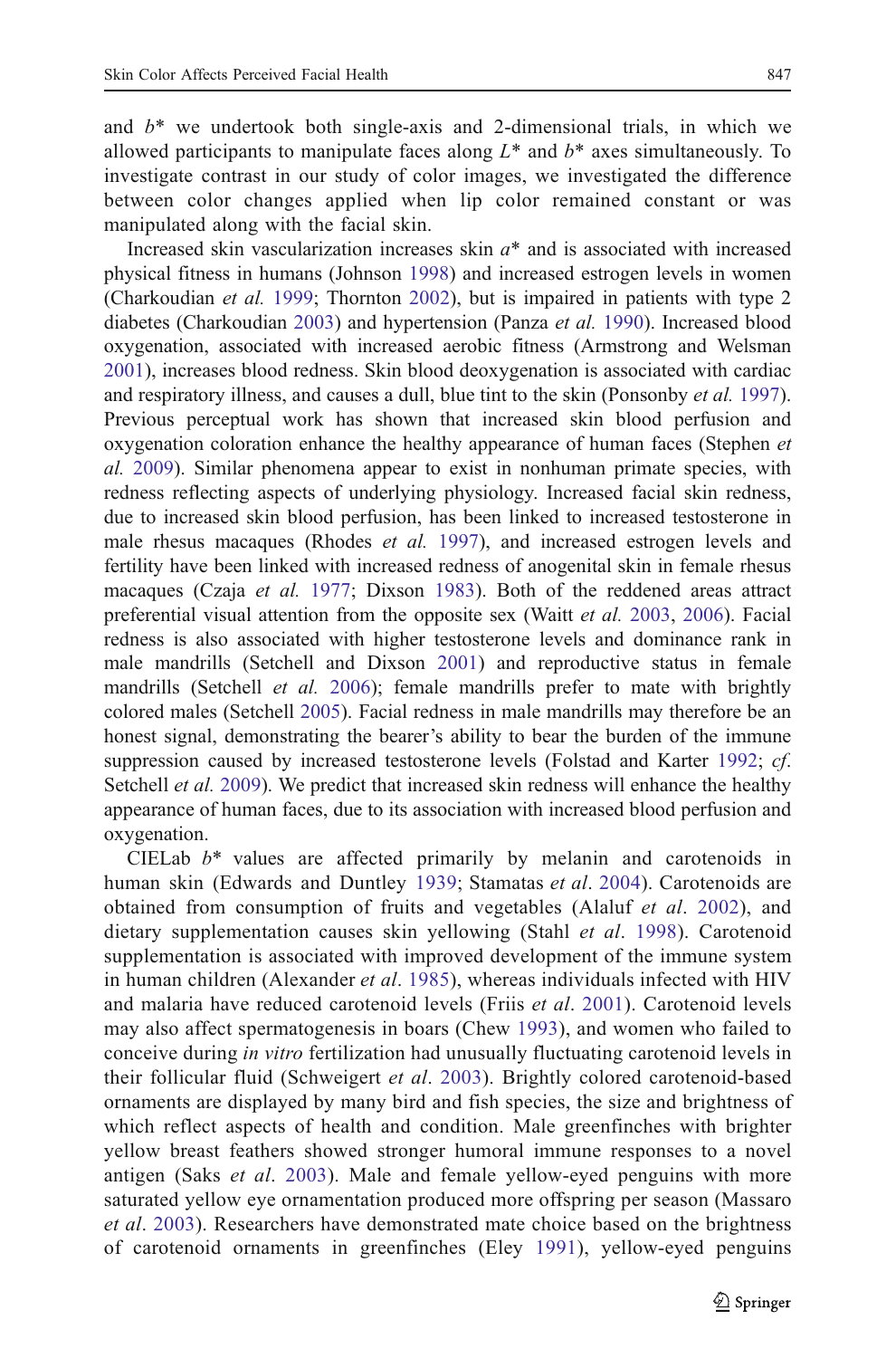(Massaro et al. [2003\)](#page-11-0), and goldfinches (MacDougall and Montgomerie [2003](#page-11-0)). We predict that participants will increase skin  $b^*$  in both single-axis and twodimensional trials, indicating a role for carotenoids or melanin in enhancing the appearance of health in faces.

CIELab  $L^*$  values are affected primarily by melanin, increased levels of which increase skin  $b^*$  values and decrease skin  $L^*$  values (Stamatas et al. [2004\)](#page-12-0). Melanin may have health costs, with the UV-filtering effects impairing vitamin D synthesis, potentially leading to rickets and osteomalacia (Jablonski and Chaplin [2000;](#page-11-0) Murray [1934](#page-11-0); cf. Robins [1991\)](#page-12-0). Health benefits of melanin include providing protection from damaging UV radiation, reducing the incidence of skin cancer and sunburn (Robins [1991](#page-12-0)), and reducing the photolysis of folate, a deficiency of which during pregnancy places the fetus at risk of neural tube defects (Omaye [1993\)](#page-11-0). Melanin plays a role in immune defense in humans (Burkhart and Burkhart [2005](#page-10-0)), as in insects (Boman and Hultmark [1987\)](#page-10-0). Researchers have long noted that men have darker skin than women (Edwards and Duntley [1939;](#page-11-0) Hulse [1967](#page-11-0); van den Berghe and Frost [1986](#page-12-0)), and have suggested that light skin is considered more attractive, particularly in female faces where it may be taken as a sign of femininity, youth, and fecundity (Aoki [2002](#page-10-0); Jones [2000;](#page-11-0) van den Berghe and Frost [1986](#page-12-0); Wagatsuma [1968](#page-12-0)) or high social class in both sexes (Hulse [1967;](#page-11-0) Jones [2000\)](#page-11-0). Several researchers have addressed the perception of human skin lightness, though they have provided conflicting results and used unreliable methodologies, often relying on questionnaires (Feinmann and Gill [1978](#page-11-0)), uncalibrated stimuli (Frost [1994\)](#page-11-0), or correlational studies (Jones [2000](#page-11-0)). In our study, in both the single-axis and two-dimensional trials, a role for melanin pigmentation in enhancing the apparent health of faces would be indicated if participants increase  $b^*$  values and decrease  $L^*$  values, indicating a preference for a tan color. If participants increase  $b^*$  coloration but do not decrease  $L^*$  values, a role for carotenoids will be indicated. Because carotenoids are associated with health signaling in many species, whereas melanin is associated with both health costs and benefits, we predict that participants will not prefer to reduce  $L^*$  values in faces to optimize healthy appearance.

Previous studies of skin color have suggested a role for sexual dimorphism in color preferences, with female skin being lighter in females in many populations, and lightness appearing more attractive in females (van den Berghe and Frost [1986\)](#page-12-0). We predict that participants will prefer to enhance sexual dimorphism in faces by increasing  $L^*$  in female faces more than in male faces, and increasing  $a^*$  and  $b^*$ more in male than in female faces.

Following Russell's ([2003\)](#page-12-0) findings on facial contrast, we predict that manipulations that increase the contrast between the features and the skin (the lips constant conditions) will be enhanced more in female faces than in male faces.

#### Materials and Methods

This work was approved by the University of St. Andrews Ethics Committee. All participants gave prior, informed consent in writing.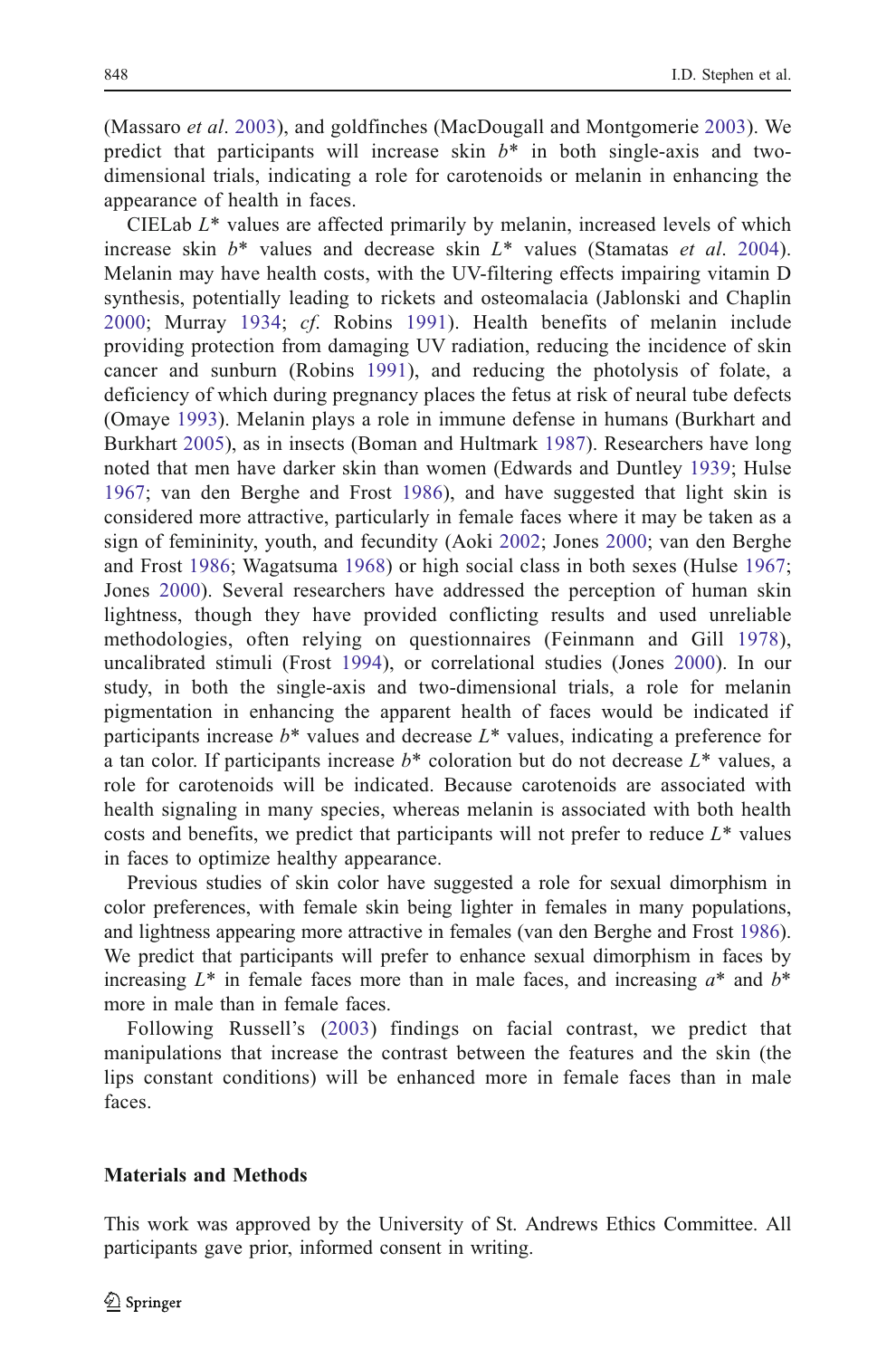## Photography

We photographed 51 Caucasian participants (21 male, 30 female; ages 18–22) without skin makeup and with neutral expressions, in a booth painted Munsell N5 gray, illuminated with 3 Verivide F20 T12/D65 daylight simulation bulbs in highfrequency fixtures (Verivide, UK), to reduce the effects of flicker. The booth was located in a room with no other lighting. We placed a Munsell N5 painted board over the shoulders and included a GretagMacbeth Mini ColorChecker color chart in the frame. We color-corrected images using a least-squares transform, from an 11 expression polynomial expansion (Hong *et al.* [2001](#page-11-0)) of camera RGB values for 24 ColorChecker patches to the manufacturer-specified CIELab values of the same patches. This achieved a mean color error ( $\Delta E$ ) of 2.44 between the 24 manufacturer stated color values and the color values obtained from the corrected images. ( $\Delta E$  is the Euclidean distance between 2 color points in CIELab space, and is the standard method used for quoting color differences in CIELab color space.)

We used Matlab to calculate mean CIELab values across skin pixels for each face image (defining initial CIELab face color).

# Image Manipulation

We used Matlab to produce masks with even coloration representing the skin areas of faces (with a Gaussian blur at the edges), 1 representing average face color +8 units of  $a^*$  (increased redness) and 1 with average face color  $-8$  units of  $a^*$ (decreased redness). The masks were warped to the shape of the skin portions of each face image  $(n=51)$  in turn. We manipulated each face by the difference in color between each of the pairs of masks (Burt and Perrett [1995](#page-10-0)). This produced a single manipulation composed of a series of 13 frames (numbered  $0-12$ ), in which frame 0 had skin redness reduced by 16 units of  $a^*$ , increasing incrementally so that frame 6 was the original image and frame 12 had skin redness increased by 16 units of  $a^*$ (Fig. [1a\)](#page-5-0).

For the single-axis transforms, we repeated this procedure for each of the 51 faces, in each of 3 color dimensions  $(L^*, a^*, \text{ and } b^*; \text{Figs. 2a and 3a})$  $(L^*, a^*, \text{ and } b^*; \text{Figs. 2a and 3a})$  $(L^*, a^*, \text{ and } b^*; \text{Figs. 2a and 3a})$  and in each of 2 lip conditions (lip color changes with the rest of the facial skin, and lip color remains constant as the facial skin color changes), giving a total of 306 (51 faces  $\times$  3 color dimensions  $\times$  2 lip conditions) manipulations to be presented to participants. Each of these manipulations comprised a series of 13 frames. Each of the 306 trials allowed a participant to cycle through the 13 frames making up the manipulation by moving the mouse horizontally across the screen, in order to select the frame that appears the healthiest.

2D transforms allowed the participants to manipulate the 51 faces simultaneously along  $L^*$  and  $b^*$  color axes to optimize healthy appearance. To generate these 2D transforms, we transformed each of the 51 faces along the  $L^*$  axis (13 frames), and then along the  $b^*$  axis (13 frames), meaning that this manipulation was made up of 169 frames ( $13 \times 13$ ; Fig. [4a\)](#page-7-0). This can be envisioned as a grid, 13 cells high, e.g.,  $L^{*}0$  to  $L^{*}12$ , by 13 cells across, e.g.,  $b^{*}0$  to  $b^{*}12$ ). When the mouse pointer passes over each cell, the corresponding frame of the manipulation is displayed. Therefore, for each of the 51 trials, moving the mouse horizontally would change the facial skin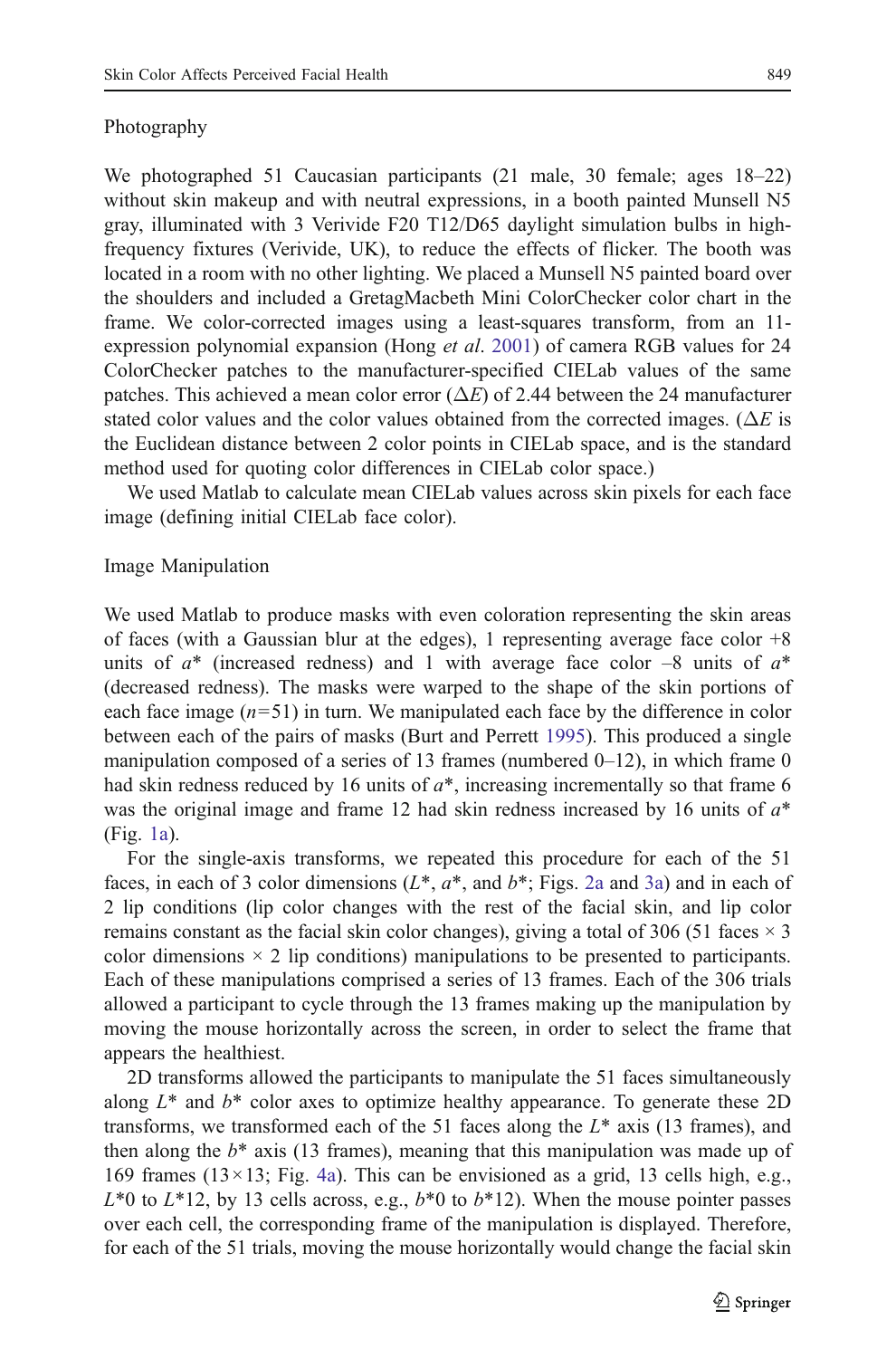<span id="page-5-0"></span>

Fig. 1 (a) Original facial image and endpoint images of the redness transform showing images with increased (top) and decreased (bottom) redness  $(\pm 16 \text{ units of } a^*)$  in lips changing (left) and constant (right) conditions. (b) For the range of color-calibrated face colors presented, participants increased redness  $(a^*)$ to optimize healthy appearance, particularly in male faces. Solid rectangles and regression line ( $R^2$ =0.87) represent female faces. Hollow rhombi and dashed regression line ( $R^2$ =0.86) represent male faces.

in 1 color dimension—randomly assigned to either  $L^*$  or  $b^*$ —and moving the mouse vertically would change the skin in the other color dimension, allowing both  $L^*$  and  $b^*$  color dimensions to be changed simultaneously. For the 2D transforms, we manipulated lip color along with the facial skin.

For all transforms, hair, eyes, clothing, and background remained constant.

## Experimentation

We recruited 32 participants (12 male, 20 female, ages 19–26) for manipulations along single-color axes and 22 participants (12 male, 10 female, ages 18–25) for 2D trials. All participants self-identified as Caucasian.

For the single-axis transforms, we presented participants with the 306 trials, 1 face at a time in random order on a CRT monitor (color-calibrated using a ColorVision Spyder 2Pro to mean  $\Delta E$  of 2.32 for a range of skin tones reflecting faces of various ethnicities). Each participant saw each of the 51 face identities only once for each type of trial. For all trials, the participants were given the instruction: make the face as healthy as possible.

### Statistical Methods

We performed statistical analyses via SPSS version 16. We calculated mean color changes applied to each face (by face dataset). We used 1-sample *t*-tests ( $H_0$ : no color change) to evaluate the overall color changes. We used General Linear Mixed Models to test for the effects of initial face color, face and participant sex, and lip condition, on color change applied (dependent variable = color change; fixed factors = face sex, participant sex, lip condition; random factor = participant ID; covariates = initial face color:  $L^*$ ,  $a^*$ , and  $b^*$ ). We included all main effects in the model. We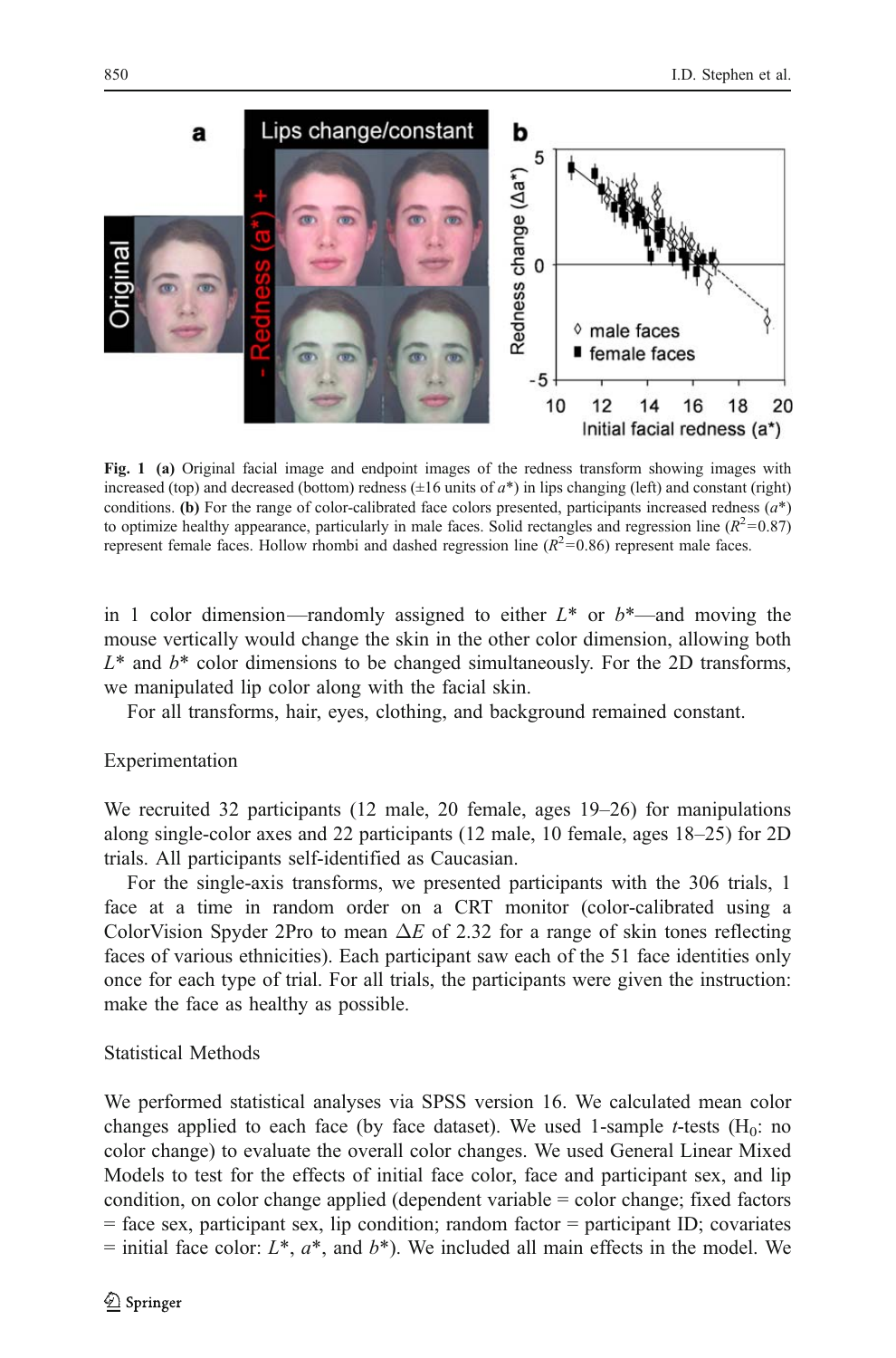<span id="page-6-0"></span>

Fig. 2 (a) Original facial image and endpoint images of the yellowness transform showing images with increased (top) and decreased (bottom) vellowness  $(\pm 16 \text{ units of } b^*)$  in lips changing (left) and constant (right) conditions. (b) For the range of color-calibrated face colors presented, participants increase yellowness  $(b*)$  to optimize healthy appearance, particularly in male faces. Solid rectangles and regression line ( $R^2$ =0.22) represent female faces. Hollow rhombi and dashed regression line ( $R^2$ =0.80) represent male faces. (c) Participants increase yellowness more when the lips change color along with the rest of the facial skin than when the lips remain constant. Solid rhombi and regression line ( $R^2$ =0.55) represent faces in the lips changing condition. Hollow rectangles and dashed regression line ( $R^2$ =0.50) represent faces in the lips constant condition.

nested participant ID within participant sex. The interactions between participant sex and face sex and between face sex and lip condition were included in the model.

#### Results

For the range of color-calibrated face colors presented here, participants increased  $a^*$ (mean redness change  $\pm$  SE  $\Delta a^*$ =1.62 $\pm$ 0.19;  $t_{50}$ =8.71;  $p$ <0.001; Fig. [1b\)](#page-5-0) to optimize healthy appearance. Statistical results from the General Linear Mixed Modeling analyses are summarized in Table [I.](#page-8-0) The amount of color change applied to optimize healthy appearance was affected by the initial color of the face,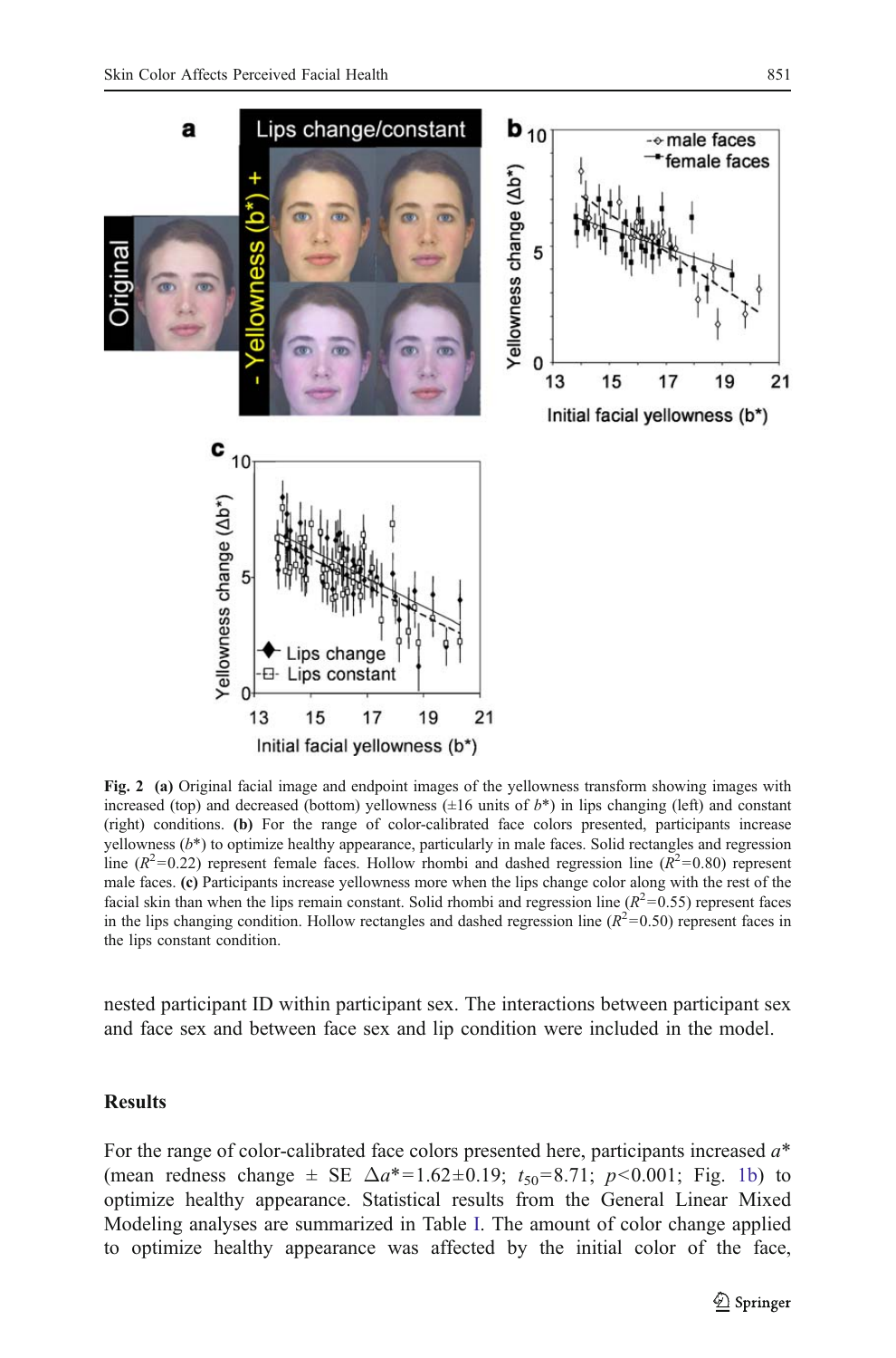<span id="page-7-0"></span>

Fig. 3 (a) Original facial image and endpoint images of the lightness transform showing images with increased (top) and decreased (bottom) lightness  $(\pm 16$  units of  $L^*$ ) in lips changing (left) and constant (right) conditions. (b) For the range of color-calibrated face colors presented, participants increased lightness  $(L^*)$  to optimize healthy appearance, particularly in female faces. Solid rectangles and regression line ( $R^2$ =0.73) represent female faces. Hollow rhombi and dashed regression line ( $R^2$ =0.59) represent male faces.

particularly by the dimension being manipulated. Participants increased  $a^*$  more in faces initially low in  $a^*$  (Fig. [1b](#page-5-0)) and, to a lesser extent, in faces high in  $b^*$ .

Participants increased  $b^*$  ( $\Delta b^*$ =5.25±0.18;  $t_{50}$ =29.64;  $p$ <0.001; Fig. [2b](#page-6-0)) to optimize healthy appearance in the single-axis trials. Participants increased  $b^*$  more in faces initially low in  $b^*$  (Fig. [2b\)](#page-6-0) and in faces initially high in  $L^*$  and  $a^*$ .

Participants increased  $L^*$  ( $\Delta L^{*}=1.21\pm0.23$ ;  $t_{50}=5.20$ ;  $p<0.001$ ; Fig. 3b) to optimize healthy appearance. Participants increased  $L^*$  more in faces initially low in  $L^*$  (Fig. 3b) and, to a lesser extent, also in faces low in  $a^*$ .



Fig. 4 (a) Endpoints of the two-dimensional  $L^*$  vs.  $b^*$  transform. (b) For the range of color-calibrated face colors presented, participants increase both yellowness and lightness to optimize healthy appearance.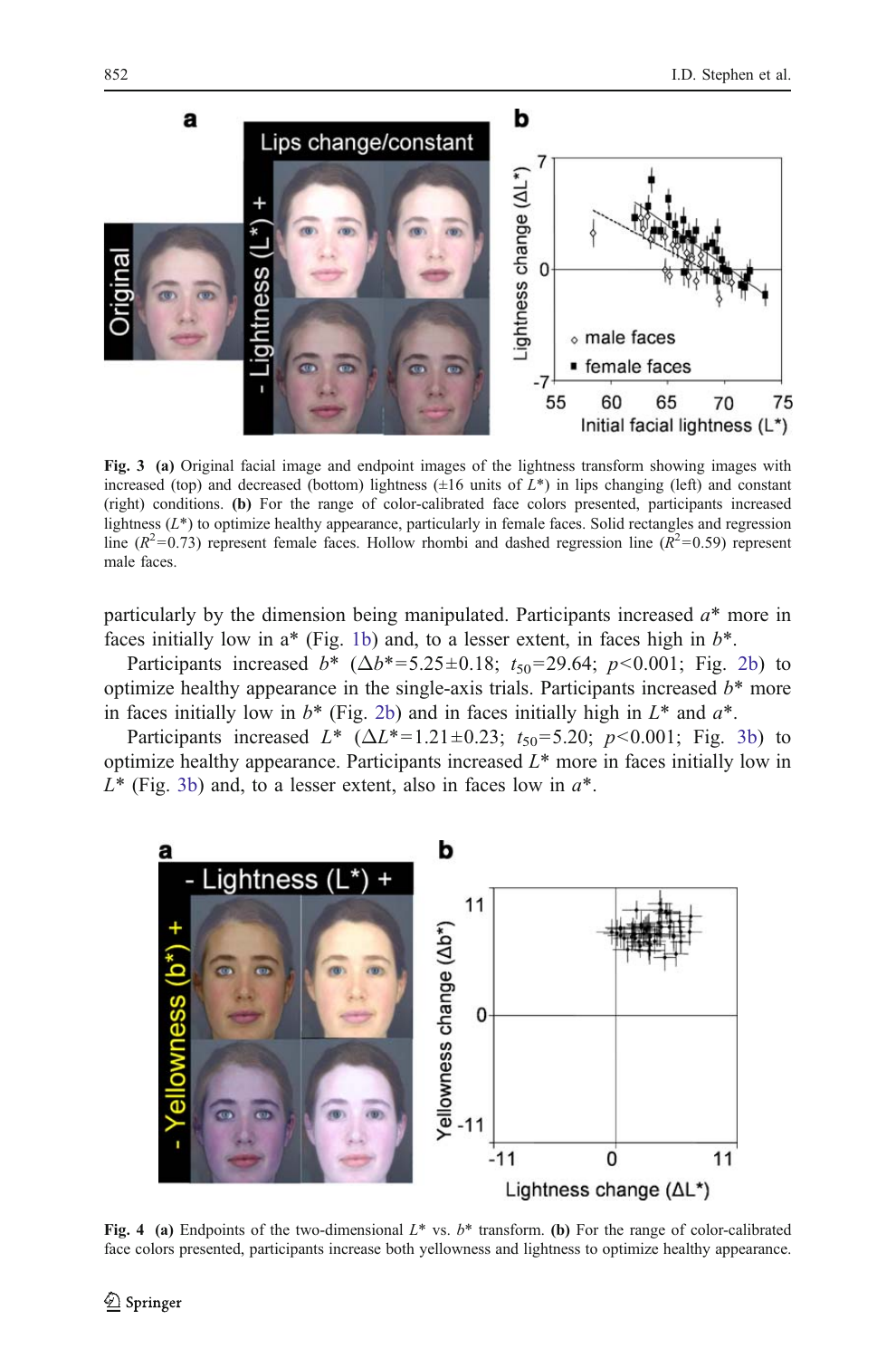|                                         | Dimension manipulated              |                                  |                                  |
|-----------------------------------------|------------------------------------|----------------------------------|----------------------------------|
|                                         | $L^*$                              | $a^*$                            | $h^*$                            |
| Lips                                    | $F_{1,3326}$ =0.01; $p$ =0.939     | $F_{1,3326}$ =1.12; $p$ =0.290   | $F_{1,3326} = 9.02$ ; $p=0.003$  |
| Lips * face sex                         | $F_{1,3326}$ =0.03; $p$ =0.855     | $F_{1,3326}$ =0.81; $p$ =0.370   | $F_{1,3326}$ =0.70; $p$ =0.404   |
| L*                                      | $F_{1,3326}$ =165.41; $p$ <0.001   | $F_{1,3326}$ =0.12; $p$ =0.730   | $F_{1,3326}$ =77.47; $p$ < 0.001 |
| $a^*$                                   | $F_{1,3326}$ =4.64; $p=0.031$      | $F_{1,3326}$ =484.32; $p<0.001$  | $F_{1,3326} = 5.05$ ; $p=0.025$  |
| $h^*$                                   | $F_{1,3326}$ =0.31; $p$ =0.859     | $F_{1,3326} = 4.31$ ; $p=0.038$  | $F_{1,3326}$ =276.19; $p$ <0.001 |
| Participant sex                         | $F_{1,31,06} = 3.66$ ; $p = 0.065$ | $F_{1,31,05}$ =0.67; $p$ =0.420  | $F_{1,31,05}$ =1.13; $p$ =0.297  |
| Face sex                                | $F_{1,3326}$ =79.42; $p<0.001$     | $F_{1,3326}$ =19.00; $p$ < 0.001 | $F_{1,3326}$ =25.84; $p$ <0.001  |
| Participant sex * face sex              | $F_{1,3326}$ =0.10; $p$ =0.747     | $F_{1,3326}$ =0.35; $p$ =0.556   | $F_{1,3326}$ =1.26; $p$ =0.262   |
| Participant sex<br>(participant number) | $F_{31,3326} = 34.08; p < 0.001$   | $F_{31,3326}$ =43.76; $p<0.001$  | $F_{31,3326}$ =43.62; $p<0.001$  |

<span id="page-8-0"></span>Table I Summarized statistics from the General Linear Mixed Modeling analysis

In the 2D trials, participants increased  $b^*$  ( $\Delta b^*$ =0.463±0.01;  $t_{50}$ =49.940;  $p<0.001$ ) and  $L^*$  ( $\Delta L^{*}=0.181\pm0.12$ ;  $t_{50}=10.629$ ; p $<0.001$ ) to optimize healthy appearance (Fig. [4b\)](#page-7-0).

Participants added more  $a^*$  (Fig. [1b\)](#page-5-0) and  $b^*$  (Fig. [2b](#page-6-0)) to male faces than to female faces and more  $L^*$  to female faces than to male faces (Fig. [3b](#page-7-0)). In our sample, female faces are originally lighter than male faces  $(t_{49} = 2.342; p = 0.023)$ .

The lips transform condition did not affect the color change applied in the  $L^*$  or  $a^*$  transforms. Participants increased  $b^*$  in faces more when lips changed along with the face than when they remained constant (Fig. [2c\)](#page-6-0), though they increased  $b^*$  in both conditions. There was no interaction effect of lip condition with sex of face in any of the 3 dimensions.

#### **Discussion**

Our study reveals a role of overall skin color in the appearance of health in human faces, separate from information provided by skin texture or color distribution. We have shown that, for a sample of 51 color-calibrated Caucasian face photographs, increased skin  $a^*$ ,  $b^*$ , and  $L^*$  enhance the perceived health of human faces. Participants increased color more in faces initially low in that dimension, suggesting that extremes of skin coloration outside the natural range do not appear healthy, possibly because of preferences for face color within the normal range (Langlois and Roggman [1990\)](#page-11-0).

Stephen *et al.* ([2009\)](#page-12-0) found that the physiologically relevant cues of increased skin blood perfusion and oxygenation color enhance the healthy appearance of faces. The current study takes a more perceptual stance, demonstrating that pure color changes along dimensions modeled on the human visual system (Martinkauppi [2002\)](#page-11-0) affect the apparent health of human faces. We found that skin redness enhanced the perceived health of faces, possibly because of its association with skin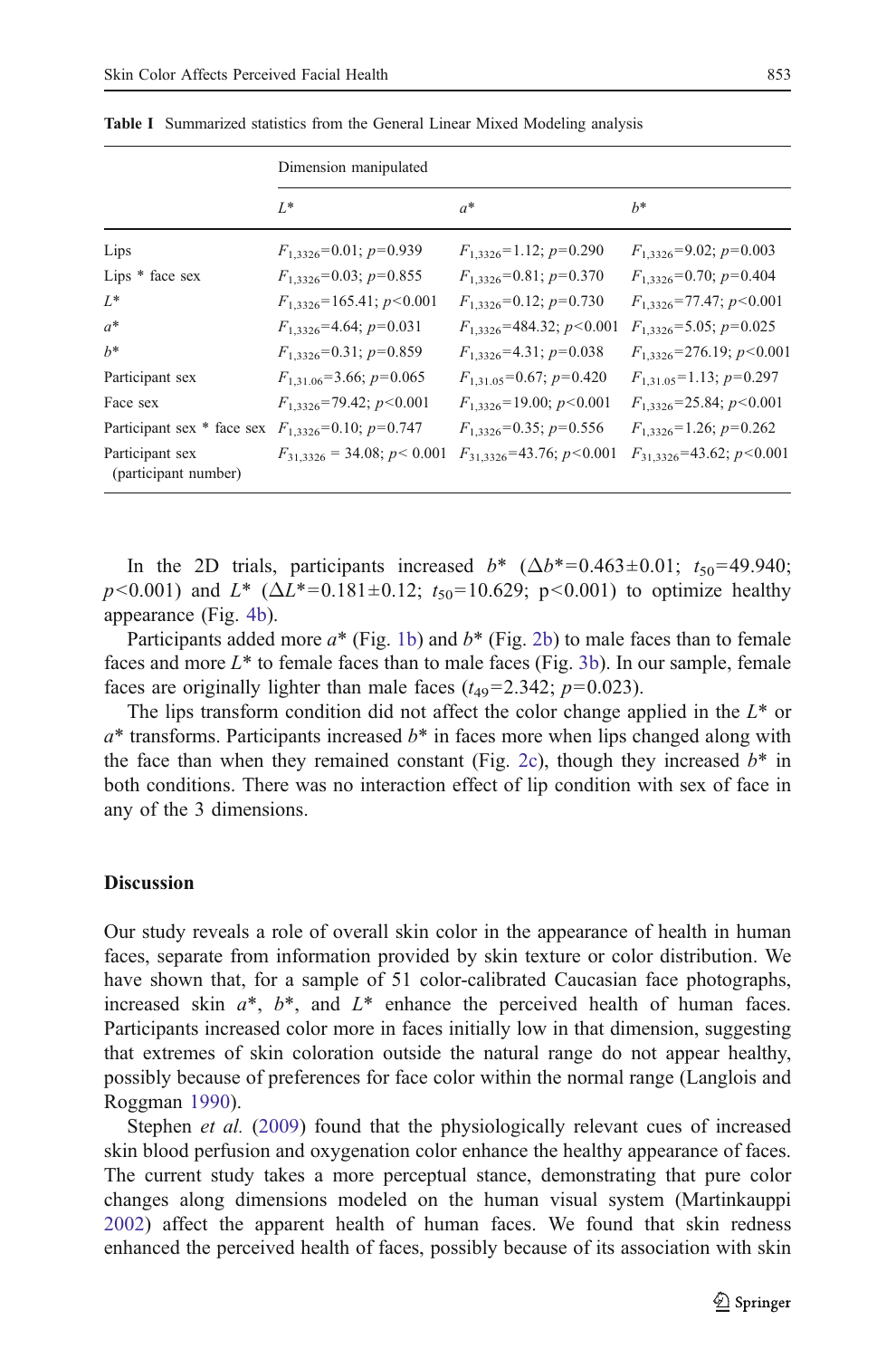blood perfusion and oxygenation (Edwards and Duntley [1939](#page-11-0); Stephen et al. [2009\)](#page-12-0). This relationship shows similarities to color signals displayed in nonhuman primates, particularly Old World monkeys (Dixson [1998\)](#page-11-0). Increased redness due to increased blood perfusion is associated with aspects of health such as hormonal status (Czaja et al. [1977](#page-10-0); Dixson [1983](#page-10-0); Rhodes et al. [1997;](#page-12-0) Setchell and Dixson [2001\)](#page-12-0) and reproductive status (Rhodes *et al.* [1997;](#page-12-0) Setchell *et al.* [2006](#page-12-0)) in this group. Redness in nonhuman primates is also associated with social factors such as dominance rank (Setchell and Dixson [2001;](#page-12-0) Setchell and Wickings [2005\)](#page-12-0) and is preferred by the opposite sex (Setchell [2005;](#page-12-0) Waitt et al. [2003](#page-12-0), [2006\)](#page-12-0). Investigation of the role of facial redness in the appearance of human dominance and attractiveness is therefore warranted.

It is a popular view that suntanning enhances the healthy and attractive appearance of Caucasian faces. The role of melanin in the perception of faces is usually considered in terms of skin darkening (reduced L\*; Frost [1994](#page-11-0); van den Berghe and Frost [1986](#page-12-0)). Our finding that participants choose to increase  $b^*$  and increase  $L^*$  in both single-axis and 2D trials suggests that any benefit to health appearance from tanning is due to the associated increase in skin  $b^*$  (Stamatas *et al.*) [2004\)](#page-12-0). We suggest that the healthy appearance of skin  $b^*$  may be attributable to dietary carotenoid deposition in the skin. This suggests that carotenoids, which are involved in health signaling (Massaro et al. [2003;](#page-11-0) Saks et al. [2003](#page-12-0)) and sexual selection (Eley [1991;](#page-11-0) MacDougall and Montgomerie [2003](#page-11-0); Massaro et al. [2003](#page-11-0)) in many species of birds and fish, may also affect the appearance of health in humans. To clarify the relative roles of these pigments in facial health, a study investigating the role of skin melanin and carotenoid coloration on the apparent health of human faces would be a valuable next step.

Participants exaggerated existing sexual dimorphism in skin color by lightening female faces more than male faces and reddening and yellowing male faces more than female faces. This is congruent with the finding that men are browner, ruddier (Edwards and Duntley [1939;](#page-11-0) Frost [1994\)](#page-11-0), and darker (van den Berghe and Frost [1986\)](#page-12-0) than women in many populations and may be attributed to a preference for faces that conform to sexually dimorphic patterns (Perrett et al. [1998;](#page-11-0) Rhodes [2006\)](#page-12-0).

While there were no effects of lip condition in  $a^*$  or  $L^*$  trials, participants increased skin  $b^*$  more when the lip color changed along with the rest of the facial skin. When the lips remained constant as the rest of the facial skin was increased in  $b^*$ , the lips appeared blue (Fig. [3a](#page-7-0)), a symptom of cyanosis (a lack of blood oxygenation that is associated with cardiac and respiratory illnesses; Ponsonby et al. [1997\)](#page-11-0). We did not find any difference in the effect of lip condition between the 2 sexes in any of the 3 color dimensions. These findings differ from those of Russell [\(2003](#page-12-0)), who found that increased contrast between the features and the facial skin enhanced femininity and attractiveness in female faces but reduced masculinity and attractiveness in male faces. One of 3 explanations may account for these results: 1) Russell's use of black-and-white photographs may have eliminated important color information from his images. 2) The contrast between the features and the facial skin may be important for attractiveness and sexual dimorphism perception, but not for health perception. 3) The effects found by Russell ([2003\)](#page-12-0) may be attributable to the contrast between the eyes and the skin instead of the lips and the skin. A more detailed study of these issues is therefore warranted.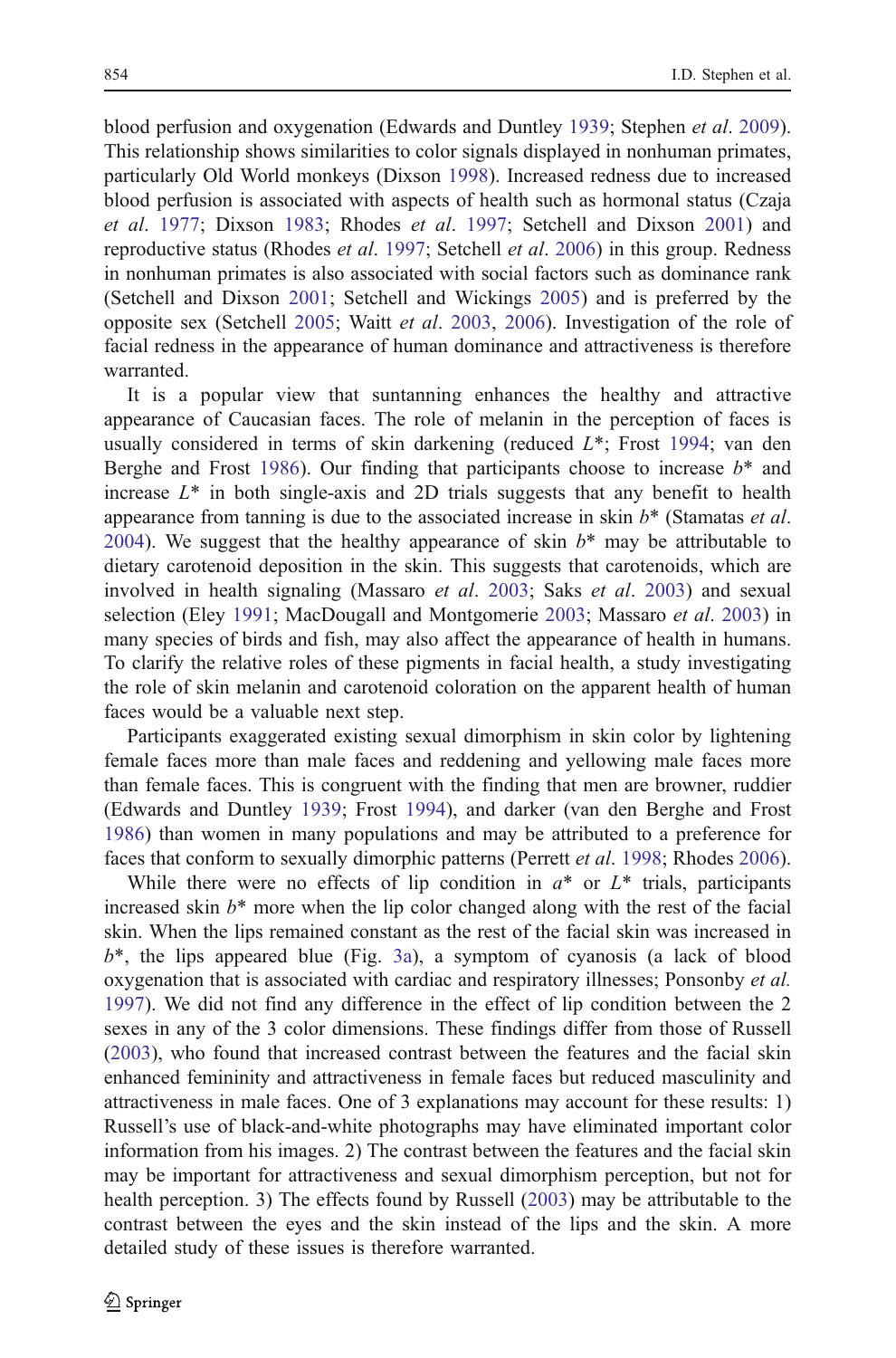#### <span id="page-10-0"></span>Summary

We have established a role for overall skin color, independent of skin texture or color distribution, in the appearance of health in human faces. The enhancement of healthy appearance caused by increased skin redness provides additional support for a role for blood coloration in health perception (Stephen *et al.* [2009\)](#page-12-0). The role of skin yellowness and lightness suggests that carotenoid pigmentation may also play a role in health perception. Together, the results suggest that colors that are associated with health signaling and mate choice in a number of animal species also play a role in the perception of health in human faces.

Acknowledgments We thank P. Hibbard, A. Hurlburt, Y. Ling, I. Penton-Voak, and T. Troscianko for color calibration advice; M. Anderson, R. Byrne, R. Caldara, P. Ferretti, T. Fitch, P. Hancock, B. Jones, M. Johnston, D. Johnston, J. Lawson, J. Seddon, R. Sprengelmeyer, M. Tovée, D. Vishnawath, J. Higham, J. Setchell, and 2 anonymous reviewers for comments; P. Wilcox for booth fabrication; J. Schindelin for additional computer programs; L. Ferrier for organizing participants; and A. Perrett for proofreading. This work was supported by the BBSRC, Unilever Research, and the ESRC.

Open Access This article is distributed under the terms of the Creative Commons Attribution Noncommercial License which permits any noncommercial use, distribution, and reproduction in any medium, provided the original author(s) and source are credited.

#### References

- Alaluf, S., Heinrich, U., Stahl, W., Tronnier, H., & Wiseman, S. (2002). Dietary carotenoids contribute to normal human skin color and UV photosensitivity. Journal of Nutrition, 132, 399–403.
- Alexander, M., Newmark, H., & Miller, R. G. (1985). Oral β-carotene can increase the number of OKT4+ cells in human blood. Immunology Letters, 9, 221–224.
- Aoki, K. (2002). Sexual selection as a cause of human skin color variation: Darwin's hypothesis revisited. Annals of Human Biology, 29, 589–608.
- Armstrong, N., & Welsman, J. R. (2001). Peak oxygen uptake in relation to growth and maturation in 11 to 17-year-old humans. European Journal of Applied Physiology, 85, 546–551.
- Boman, H. G., & Hultmark, D. (1987). Cell-free immunity in insects. Annual Review of Microbiology, 41, 103–126.
- Burkhart, C. G., & Burkhart, C. N. (2005). The mole theory: Primary function of melanocytes and melanin may be antimicrobial defense and immunomodulation (not solar protection). International Journal of Dermatology, 44, 340–342. doi[:10.1111/j.1365-4632.2004.02556.x](http://dx.doi.org/10.1007/s10764-009-9371-0).
- Burt, D. M., & Perrett, D. I. (1995). Perception of age in adult Caucasian male faces: Computer graphic manipulation of shape and color information. Proceedings of the Royal Society of London B, 259, 137–143.
- Charkoudian, N. (2003). Skin blood flow in adult human thermoregulation: How it works, when it does not, and why. Mayo Clinic Proceedings, 78, 603–612.
- Charkoudian, N., Stephens, D. P., Pirkle, K. C., Kosiba, W. A., & Johnson, J. M. (1999). Influence of female reproductive hormones on local thermal control of skin blood flow. Journal of Applied Physiology, 87, 1719–1723.
- Chew, B. P. (1993). Effects of supplemental β-carotene and vitamin A on reproduction in swine. Journal of Animal Science, 71, 247–252.
- Czaja, J. A., Pobinson, J. A., Eisele, S. G., Scheffler, G., & Goy, R. W. (1977). Relationship between sexual skin color of female rhesus monkeys and midcycle plasma levels of oestradiol and progesterone. Journal of Reproduction and Fertility, 49, 147–150.
- Dixson, A. F. (1983). Observations on the evolution and behavioral significance of "sexual skin" in female primates. Advances in the Study of Behavior, 13, 63–106.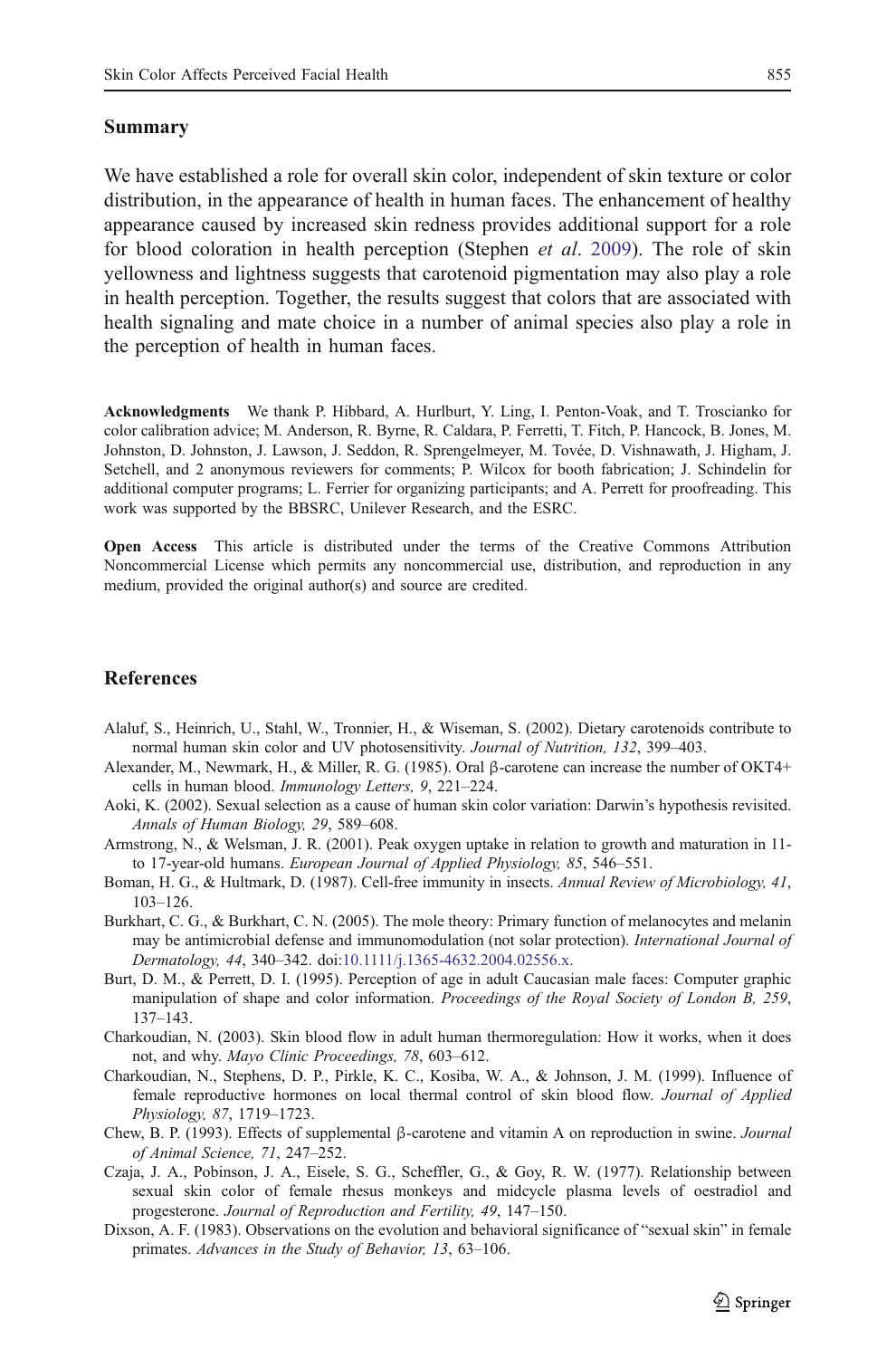- <span id="page-11-0"></span>Dixson, A. F. (1998). *Primate sexuality: Comparative studies of the prosimians, monkeys, apes and* human beings. Oxford: Oxford University Press.
- Edwards, E. A., & Duntley, S. Q. (1939). The pigments and color of living human skin. American Journal of Anatomy, 65, 1–33.
- Eley, C. (1991). Status signaling in the western greenfinch (Carduelis chloris). Ph.D. thesis, University of Sussex, Brighton, U.K.
- Feinmann, S., & Gill, G. W. (1978). Sex differences in physical attractiveness preferences. Journal of Social Psychology, 105, 43–52.
- Fink, B., Grammer, K., & Thornhill, R. (2001). Human (Homo sapiens) facial attractiveness in relation to skin texture and color. Journal of Comparative Psychology, 115, 92–99.
- Fink, B., Grammer, K., & Matts, P. J. (2006). Visible skin color distribution plays a role in the perception of age, attractiveness, and health in female faces. Evolution and Human Behavior, 27, 433–442.
- Folstad, I., & Karter, A. J. (1992). Parasites, bright males and the immunocompetence hypothesis. American Naturalist, 139, 603–622.
- Friis, H., Gomo, E., Kastel, P., Ndhlovu, P., Nyazema, N., et al. (2001). HIV and other predictors of serum β-carotene and retinol in pregnancy: A cross-sectional study in Zimbabwe. American Journal of Clinical Nutrition, 73, 1058–1065.
- Frost, P. (1994). Preference for darker faces in photographs at different phases of the menstrual cycle: Preliminary assessment of evidence for a hormonal relationship. Perceptual and Motor Skills, 79, 507–514.
- Hong, G., Luo, M. R., & Rhodes, P. A. (2001). A study of digital camera colorimetric characterization based on polynomial modeling. Color Research & Application, 26, 76–84.
- Hulse, F. S. (1967). Selection for skin color among the Japanese. American Journal of Physical Anthropology, 27, 143–156.
- Jablonski, N. G., & Chaplin, G. (2000). The evolution of human skin color. *Journal of Human Evolution*, 39, 57–106.
- Johnson, J. M. (1998). Physical training and the control of skin blood flow. Medical Science in Sports and Exercise, 30, 382–386.
- Jones, D. (2000). Physical attractiveness, race and somatic prejudice in Bahia, Brazil. In L. Cronk, N. Chagnon & W. Irons (Eds.), Adaptation and human behavior: An anthropological perspective (pp. 133–152). Edison, NJ: Aldine Transaction.
- Jones, B. C., Little, A. C., Burt, D. M., & Perrett, D. I. (2004). When facial attractiveness is only skin deep. Perception, 33, 569–576.
- Langlois, J. H., & Roggman, L. A. (1990). Attractive faces are only average. Psychological Science, 1, 115–121.
- MacDougall, A. K., & Montgomerie, R. (2003). Assortative mating by carotenoid-based plumage color: A quality indicator in American goldfinches, Carduelis tristis. Naturwissenschaften, 90, 464–467.
- Martinkauppi, B. (2002). Face color under varying illumination*—*analysis and applications. Oulu: Oulu University Press.
- Massaro, M., Davis, L., & Darby, J. (2003). Carotenoid-derived ornaments reflect parental quality in male and female yellow-eyed penguins (Megadyptes antipodes). Behavioral Ecology and Sociobiology, 55, 169–175.
- Matts, P. J., Fink, B., Grammer, K., & Burquest, M. (2007). Color homogeneity and visual perception of age, health, and attractiveness of female facial skin. Journal of the American Academy of Dermatology, 57, 977–984.
- Murray, F. G. (1934). Pigmentation, sunlight and nutritional disease. American Anthropologist, 36, 438-448.
- Omaye, D. T. (1993). Nutrient deficiencies and pregnancy outcome. In R. P. Sharma (Ed.), Dietary factors and birth defects (pp. 12–41). San Francisco: Pacific Division AAAS.
- Panza, J. A., Quyyimi, A. A., Brush, J. R., & Epstein, S. E. (1990). Abnormal endothelium-dependent vascular relaxation in patients with essential hypertension. New England Journal of Medicine, 323, 22–27.
- Perrett, D. I., Lee, K. J., Penton-Voak, I. S., Rowland, D., Yoshikawa, S., et al. (1998). Effects of sexual dimorphism on facial attractiveness. Nature, 394, 884–887.
- Perrett, D. I., Burt, D. M., Penton-Voak, I. S., Lee, K. J., Rowland, D. A., & Edwards, R. (1999). Symmetry and human facial attractiveness. Evolution and Human Behavior, 20, 295–307.
- Ponsonby, A.-L., Dwyer, T., & Couper, D. (1997). Sleeping position, infant apnea, and cyanosis: a population-based study. Pediatrics, 99, e3.